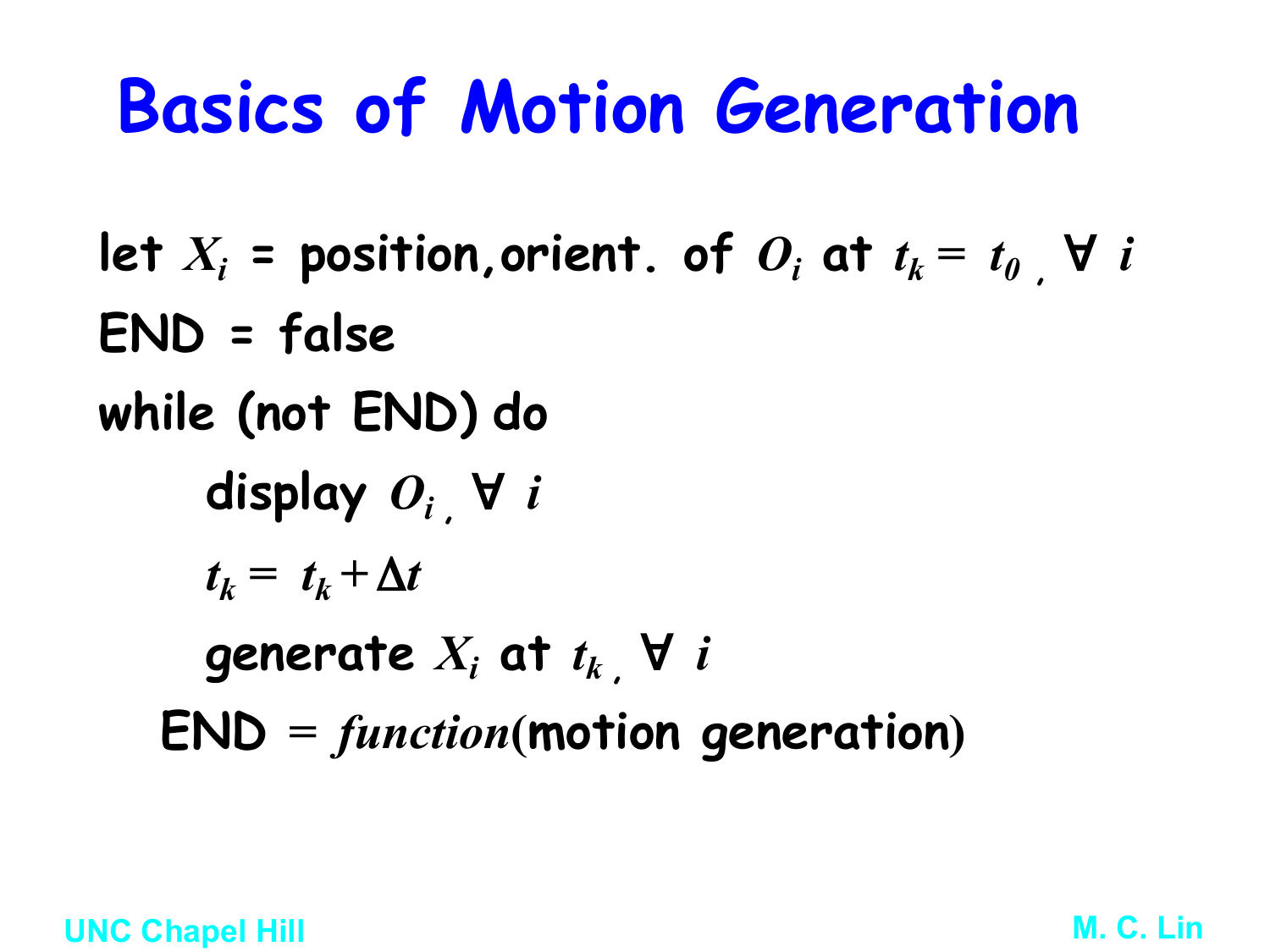### **Methods of Motion Generation**

- **Traditional Principles (Keyframing)**
- **Performance Capture (Motion Capture)**
- l **Modeling/Simulation (Physics, Behaviors)**
- **Automatic Discovery (High-Level Control)**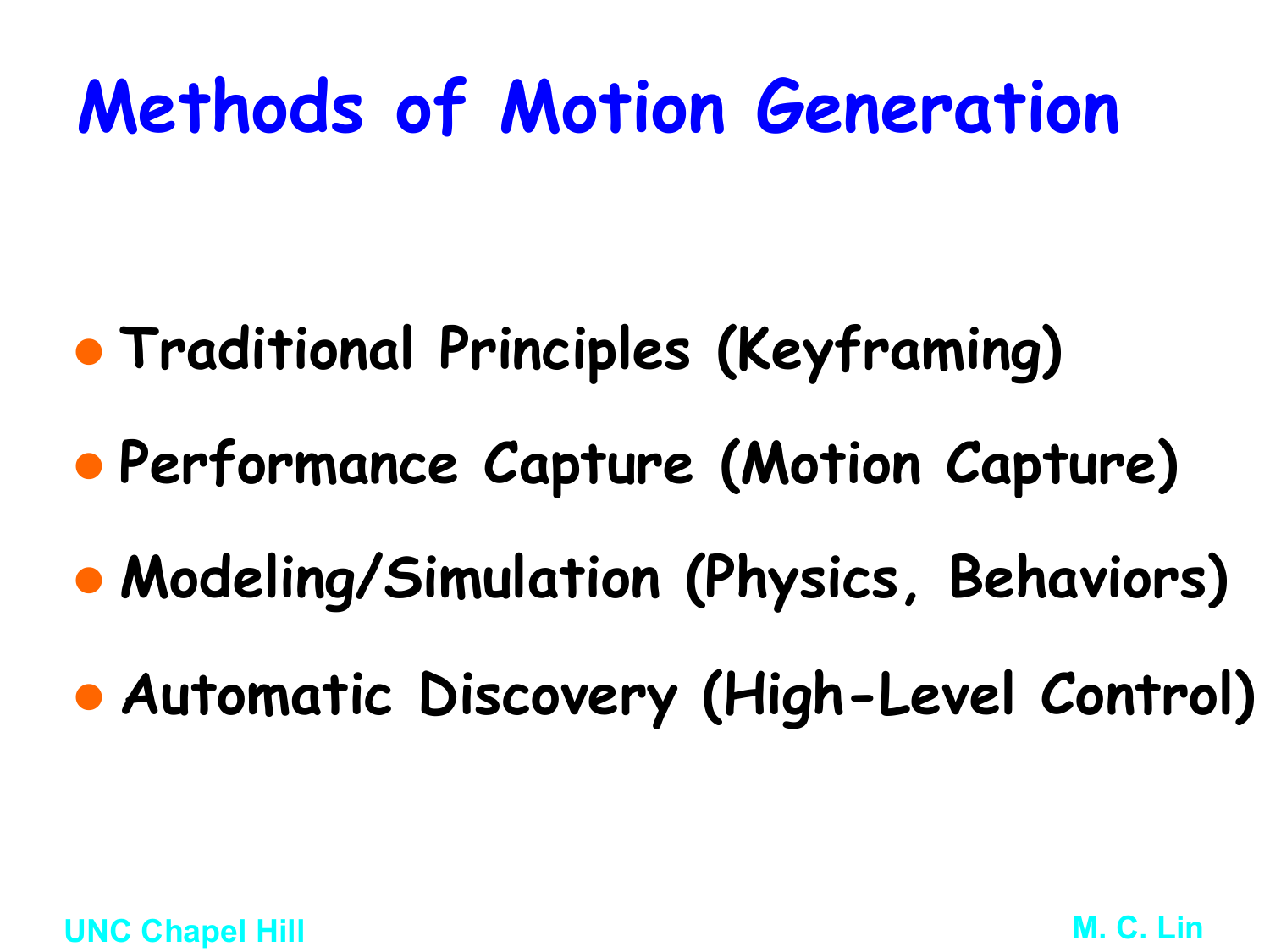### **Applications** → **Choices**

- **Computer Animation**
- **Virtual Environments**
- **Rapid Prototyping**
- **Haptic Rendering**
- **Computer Game Dynamics**
- **Robotics and Automation**
- **Medical Simulation and Analysis**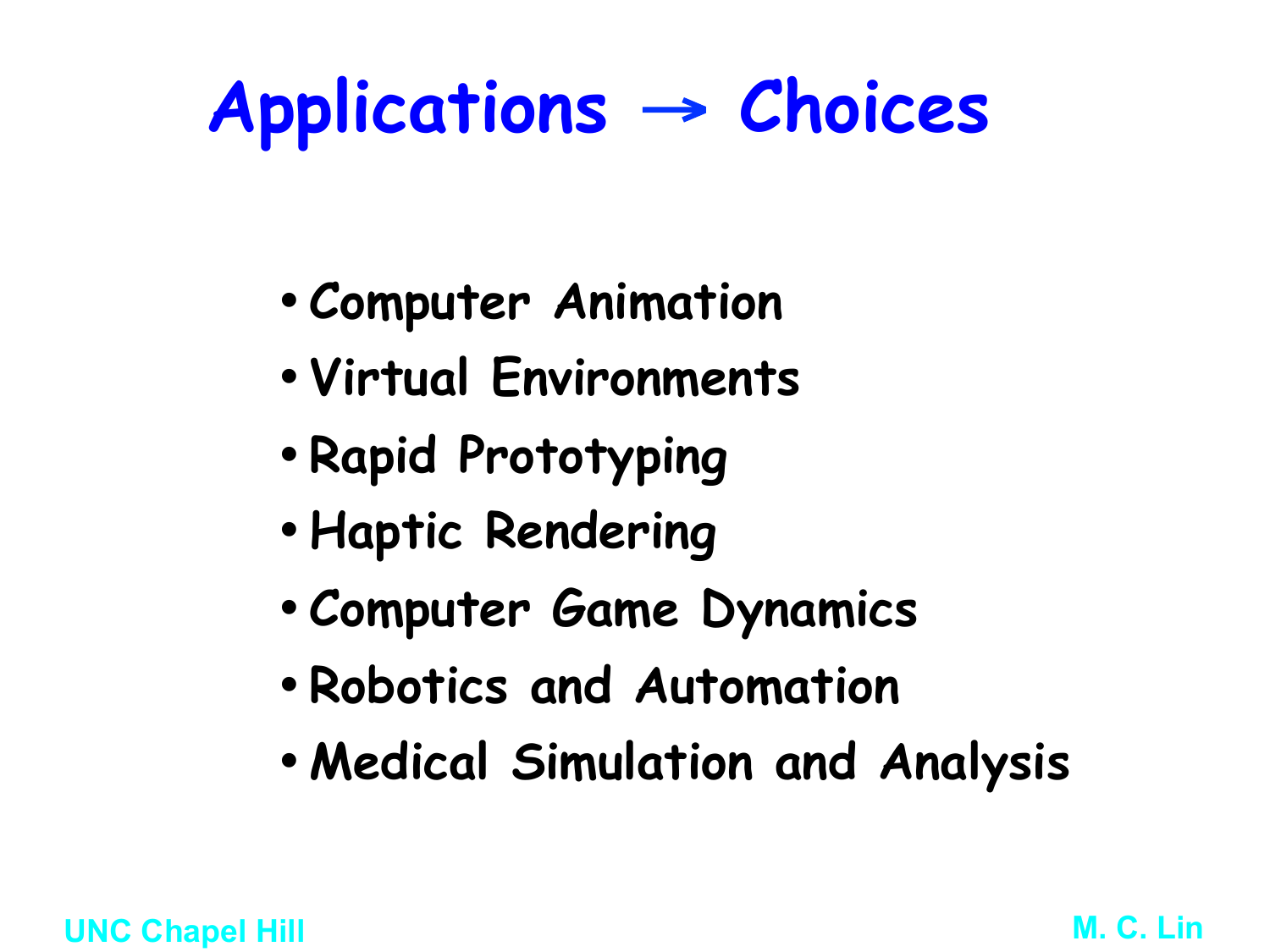## **Keyframing (I)**

- **1. Specify the key positions for the objects to be animated.**
- **2. Interpolate to determines the position of in-between frames.**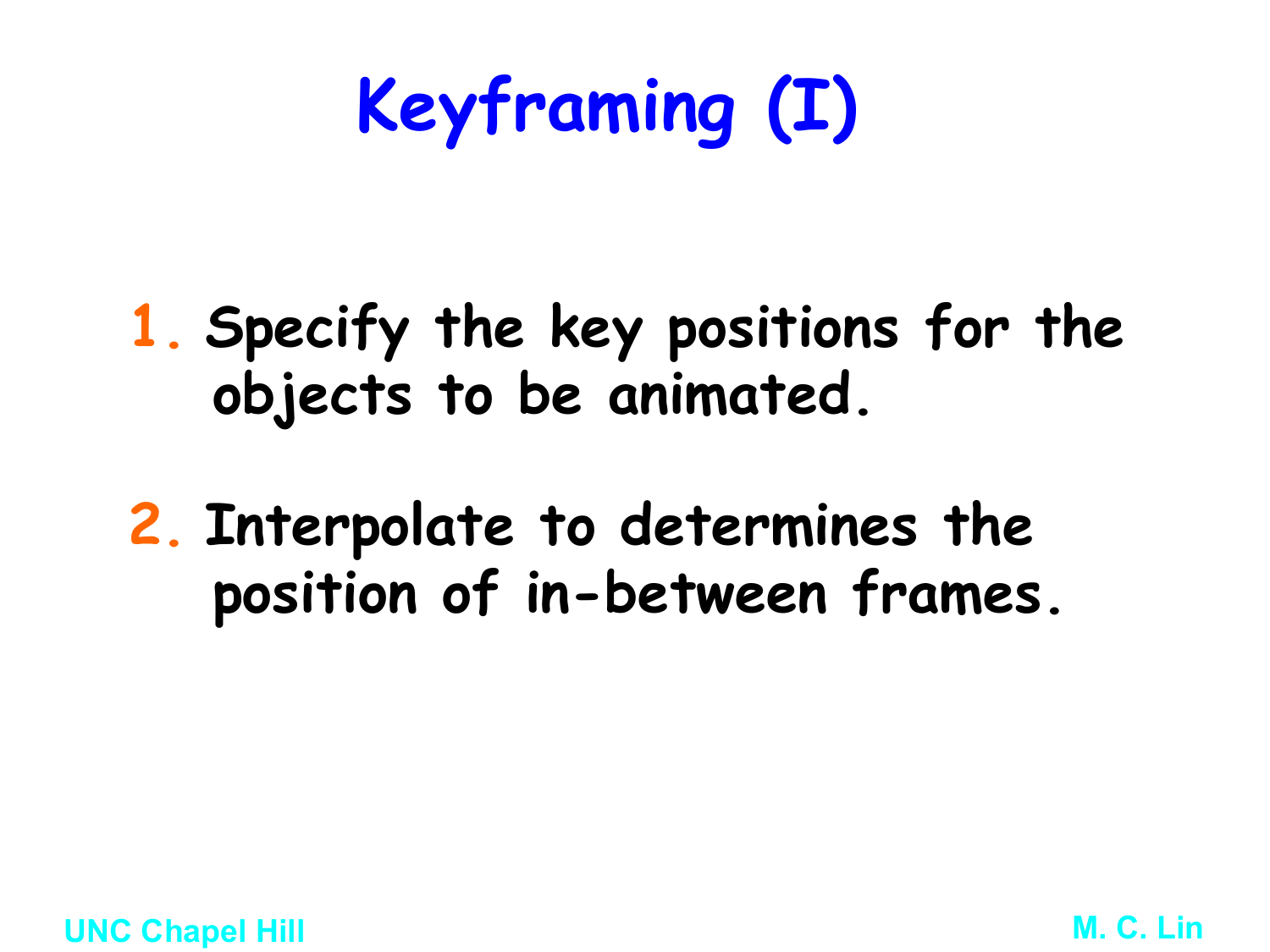## **Keyframing (II)**

#### **Advantages**

- **Relatively easy to use**
- **Providing low-level control**

### **Problems**

– **Tedious and slow** 

– **Requiring the animator to understand the intimate details about the animated objects and the creativity to express their behavior in key-frames**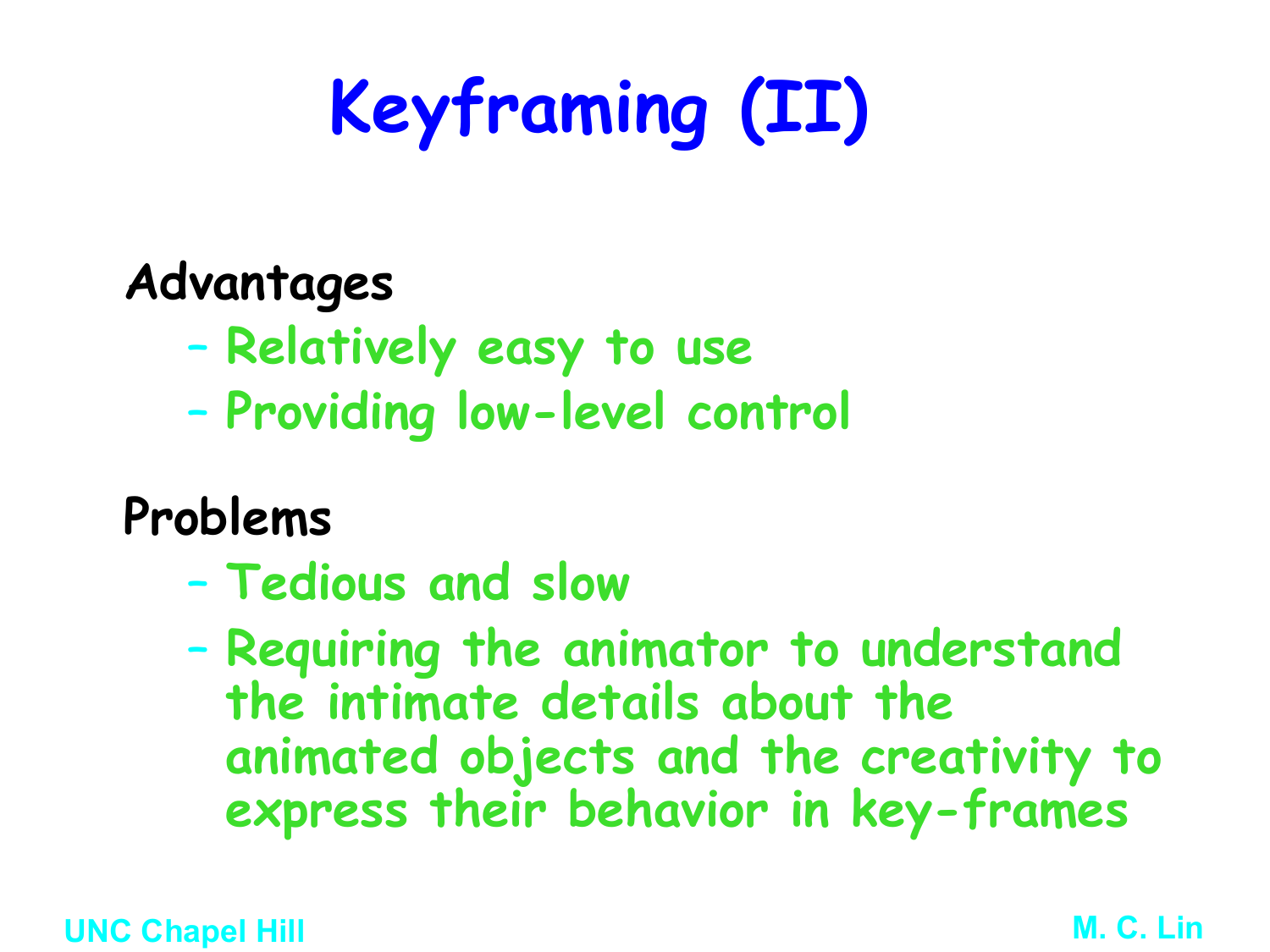## **Motion Interpolation**

- **Interpolate using mathematical functions:** 
	- **Linear**
	- **Hermite**
	- **Bezier**
	- **… and many others**
- **Forward & inverse kinematics for articulation**
- **Specifying & representing deformation**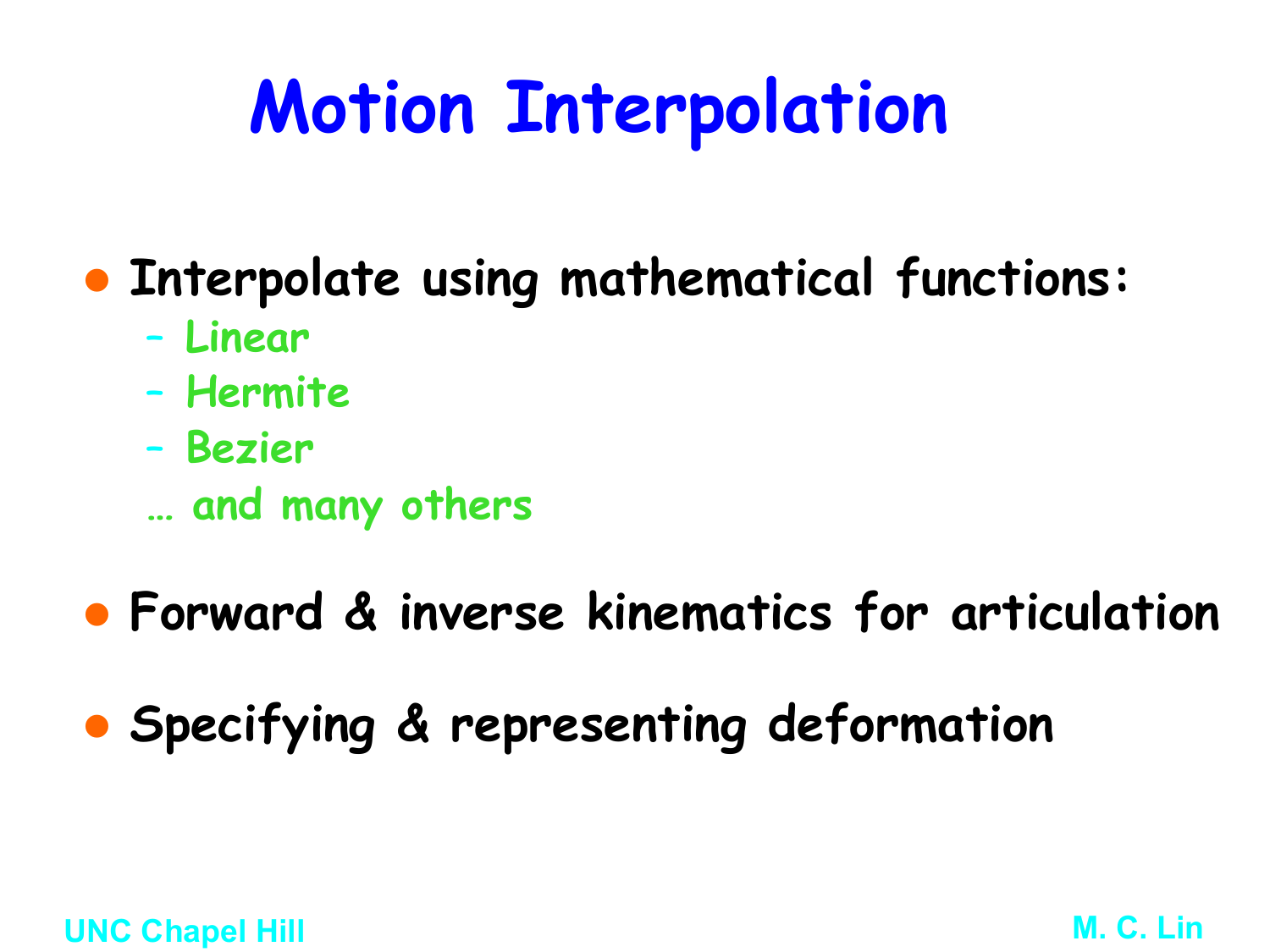## **Motion Capture (I)**

**1. Use special sensors (trackers) to record the motion of a performer** 

**2. Recorded data is then used to generate motion for an animated character (figure)**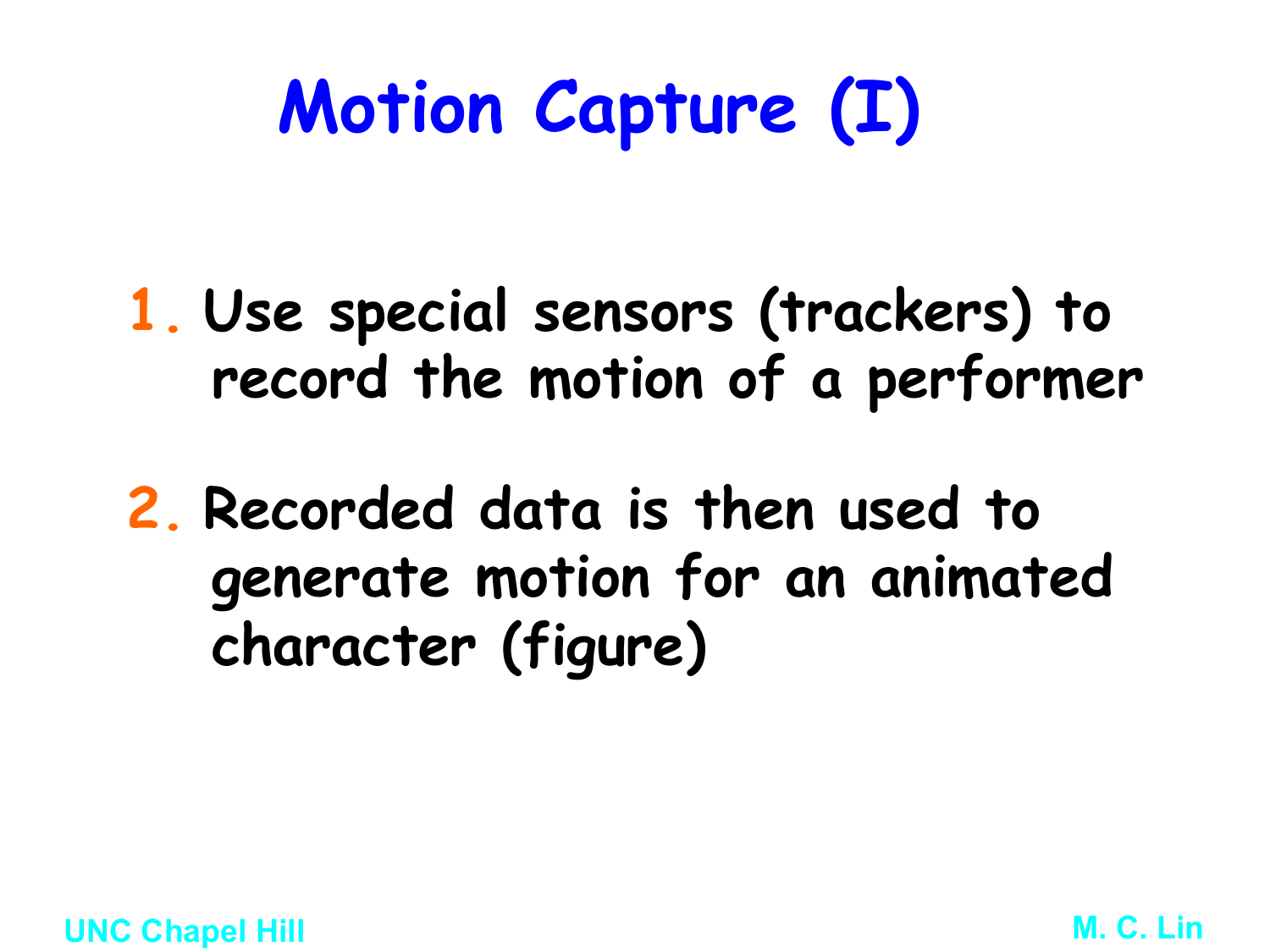## **Motion Capture (II)**

#### **Advantages**

– **Ease of generating realistic motions** 

#### **Problems**

- **Not easy to accurately measure motions**
- **Difficult to** "**scale**"  **or**  "**adjust**" **the recorded motions to fit the size of the animated characters**
- **Limited capturing technology & devices** 
	- **Sensor noise due to magnetic/metal trackers**
	- **Restricted motion due to wires & cables**
	- **Limited working volume**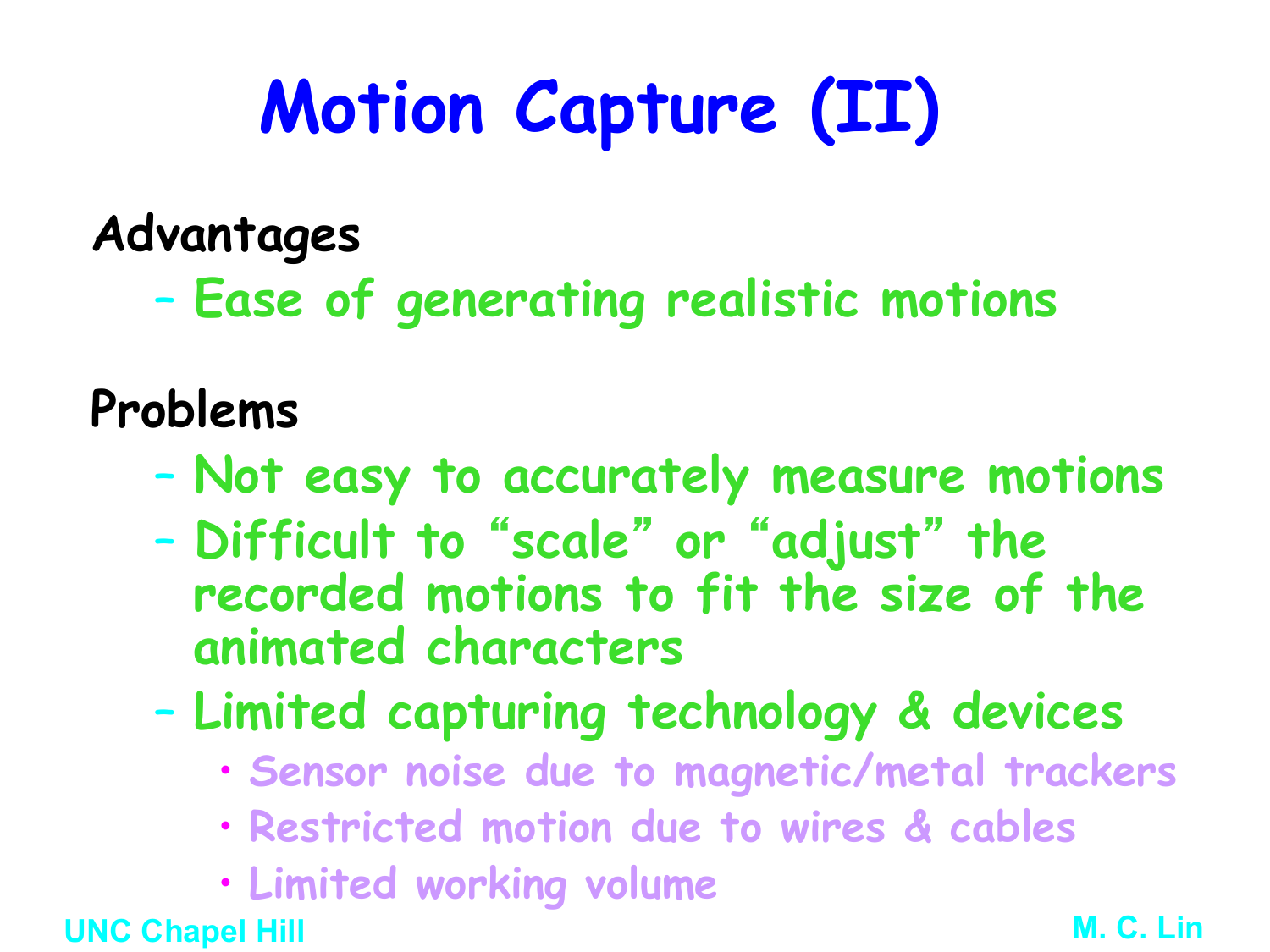## **Physically-based Simulation (I)**

- **. Use the laws of physics (or a good approximation) to generate motions**
- l **Primary vs. secondary actions**
- **Active vs. passive systems**
- **Dynamic vs. static simulation**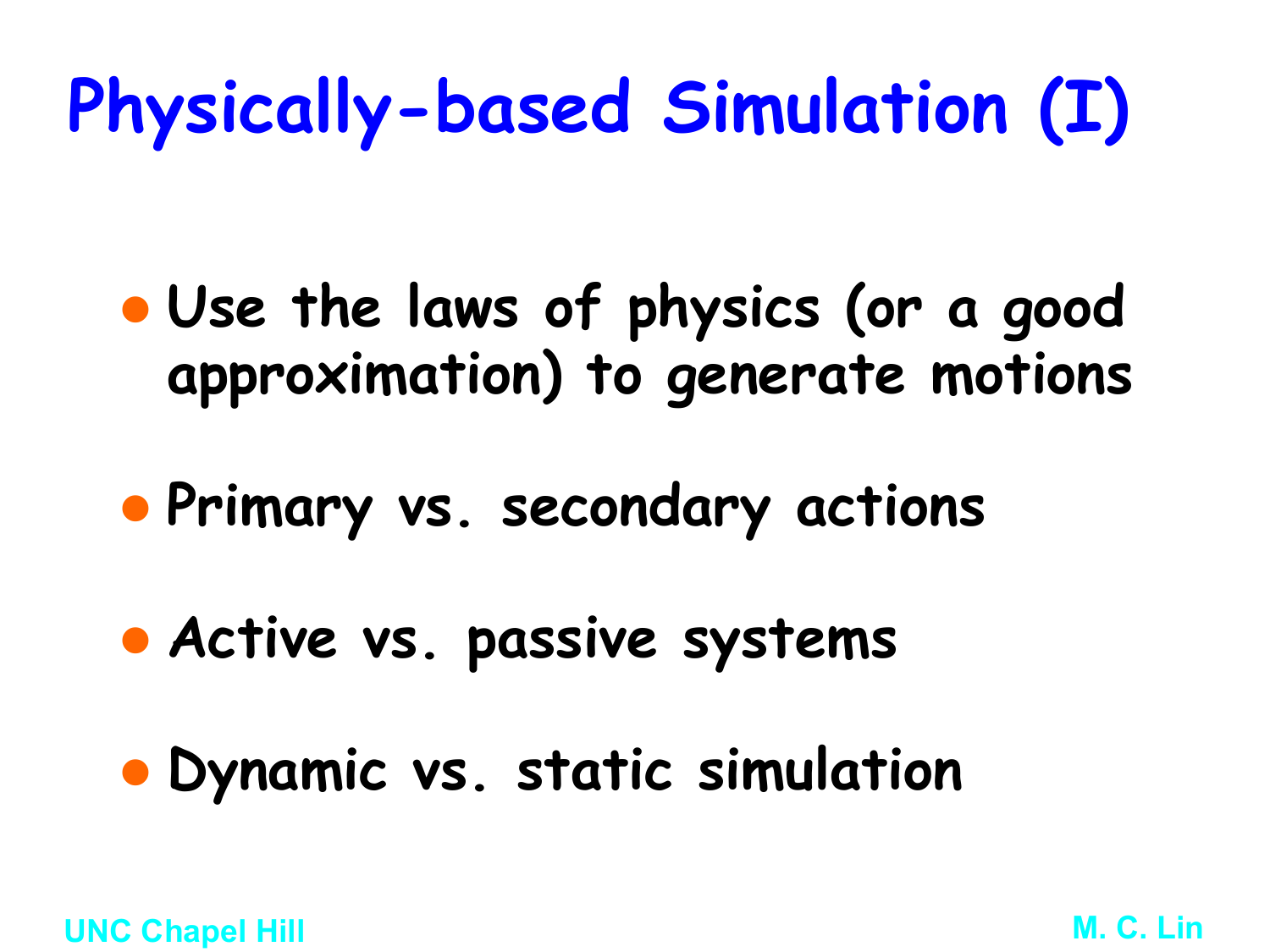# **Physically-based Simulation (II)**

### **Advantages**

- **Relatively easy to generate a family of similar motions**
- **Can be used for describing realistic, complex animation, e.g. deformation**
- **Can generate reproducible motions**

#### **Problems**

- **Challenging to build a simulator, as it requires in-depth understanding of physics & mathematics**
- **Less low-level control by the user**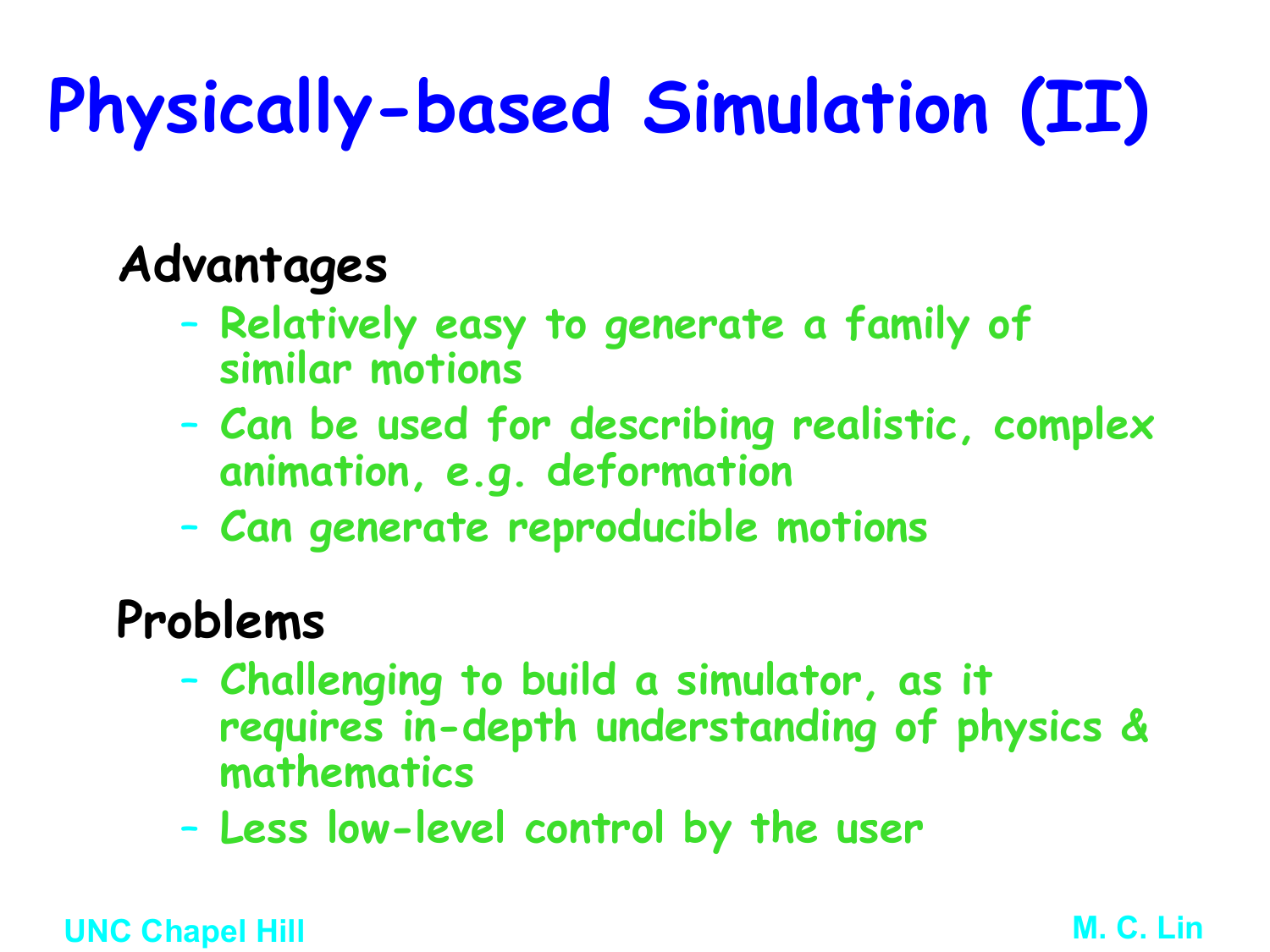## **High-Level Control (I)**

- **Task level description using AI techniques:** 
	- **Collision avoidance**
	- **Motion planning**
	- **Rule-based reasoning**
	- **Genetic algorithms**
	- **… etc.**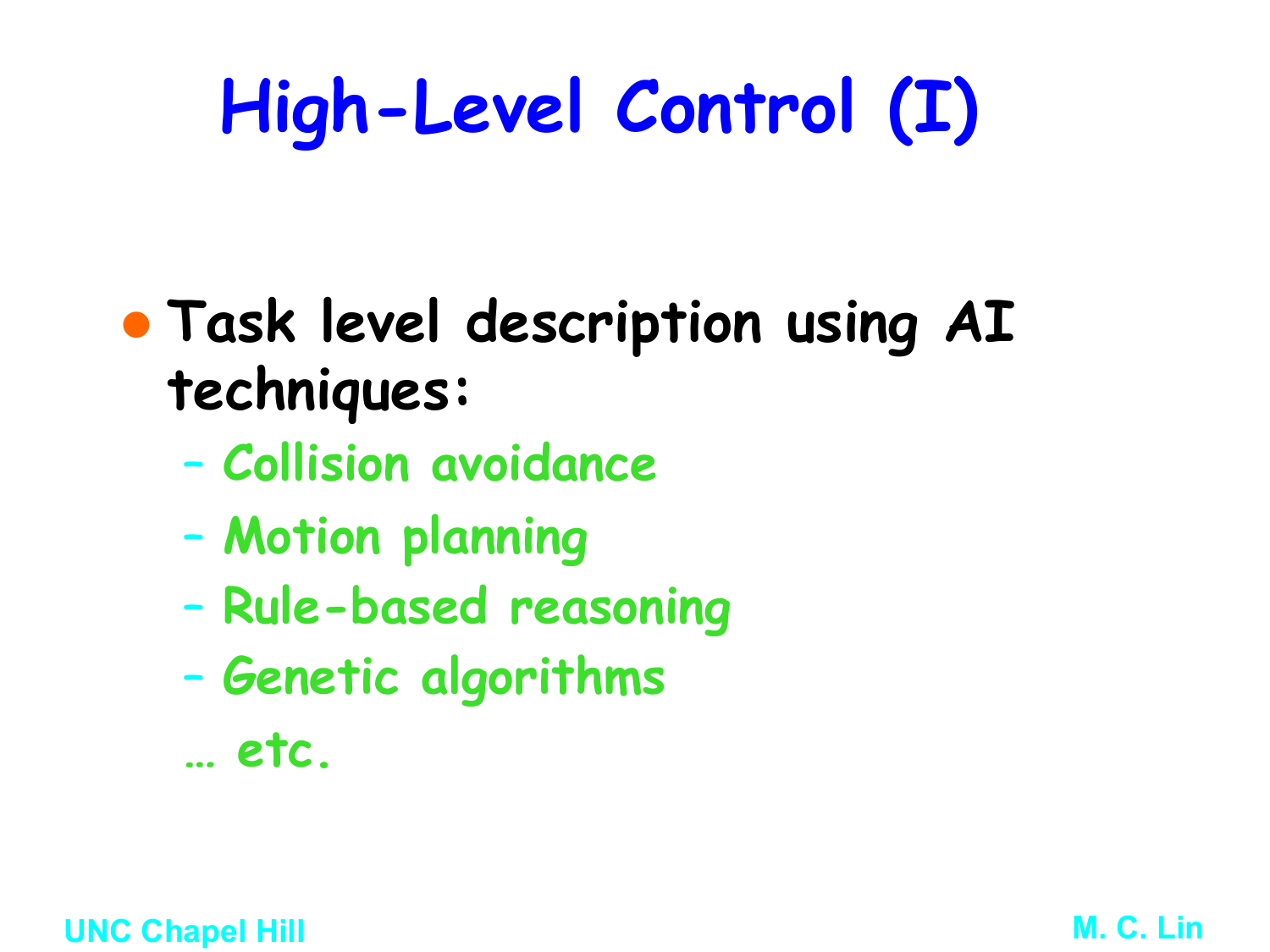## **High-Level Control (II)**

#### **Advantages**

- **Very easy to specify/generate motions**
- **Can reproduce realistic motions**

#### **Problems**

- **Need to specify all possible** "**rules**"
- **The intelligence of the system is limited by its input or training**
- **May not be reusable across different applications/domains**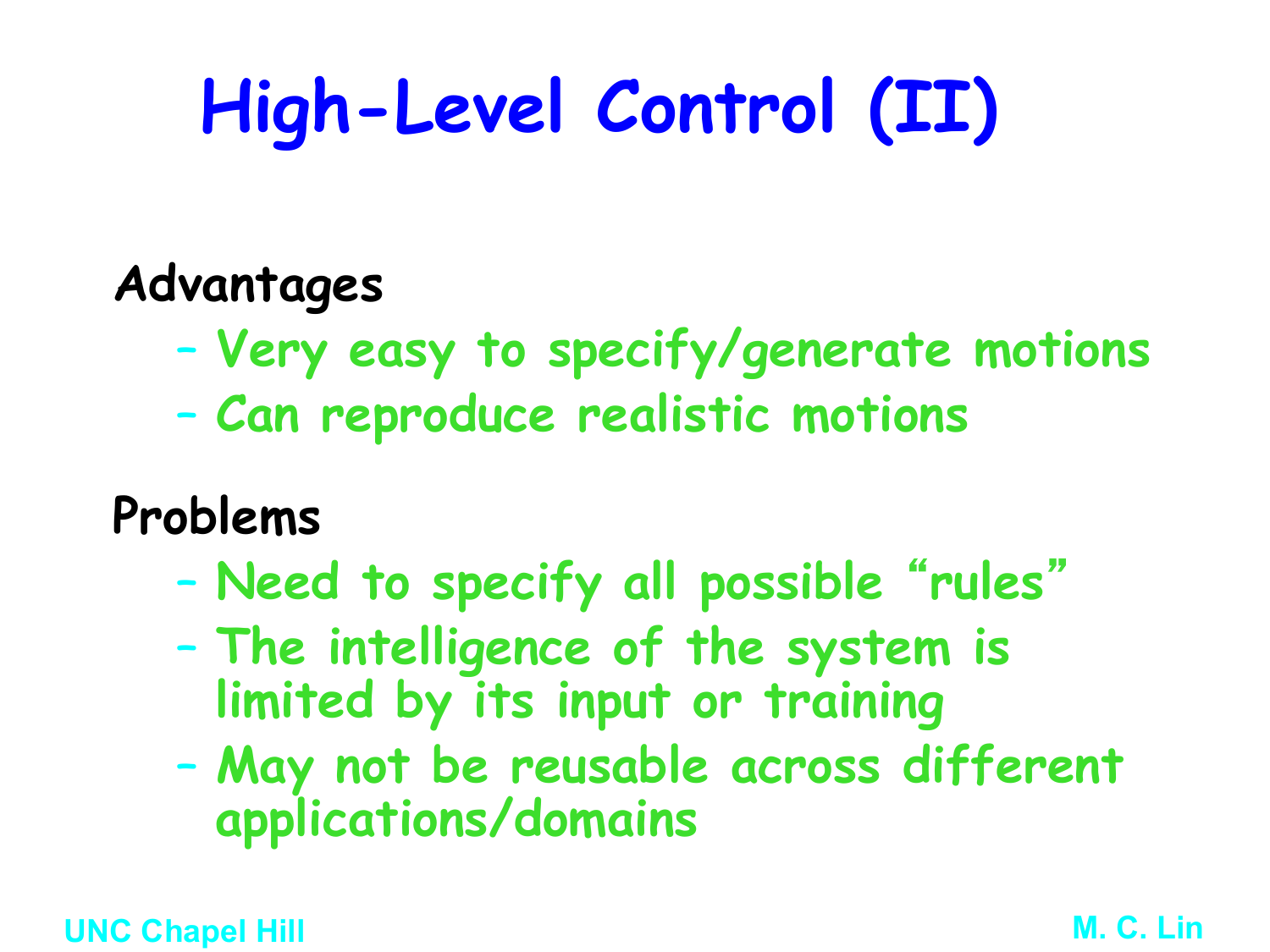

**Applied to 3D Computer Animation,** 

by John Lasseter, ACM SIGGRAPH 1987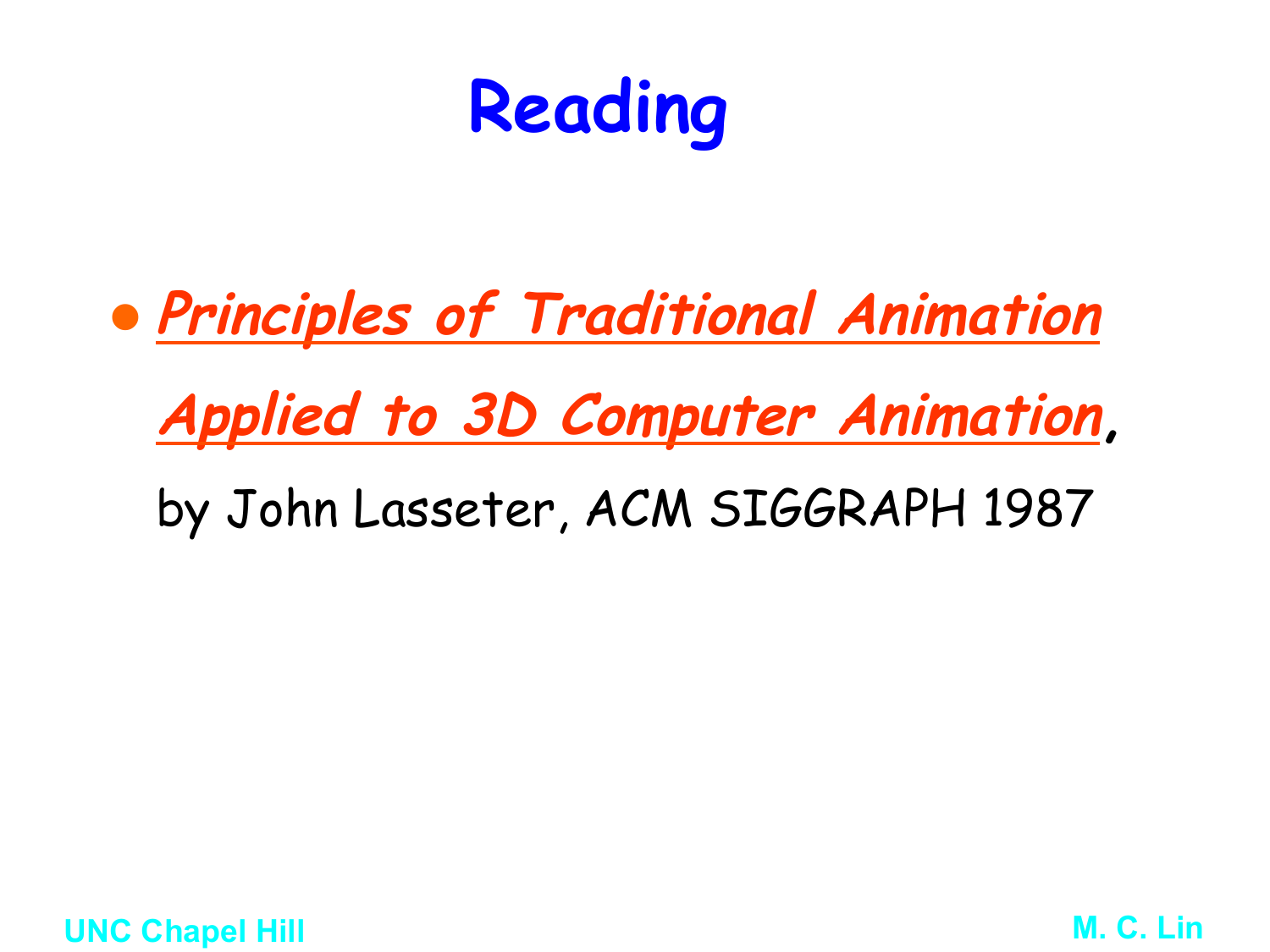- l **Squash and Stretch defining the rigidity and mass of an object by distorting its shape during an action**
- l **Timing and Motion spacing actions to define the weight and size of objects and the personality of characters**

**• Anticipation - the preparation for an action**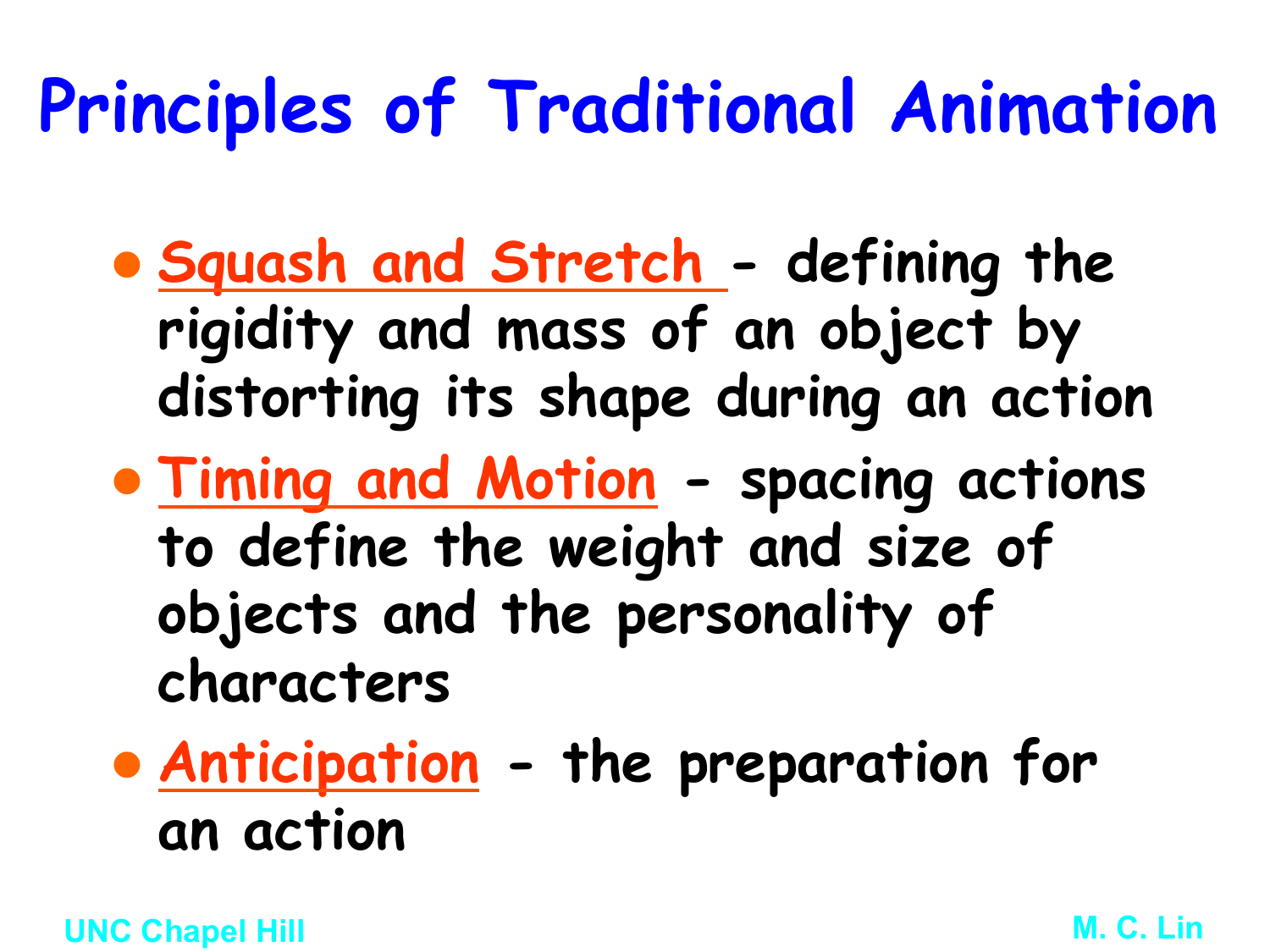- l **Staging presenting an idea so that it is unmistakably clear**
- l **Follow Through and Overlapping Action - the termination of an action and establishing its relationship to the next action**
- l **Straight Ahead Action and Pose-to-Pose Action - The two contrasting approaches to the creation of movement**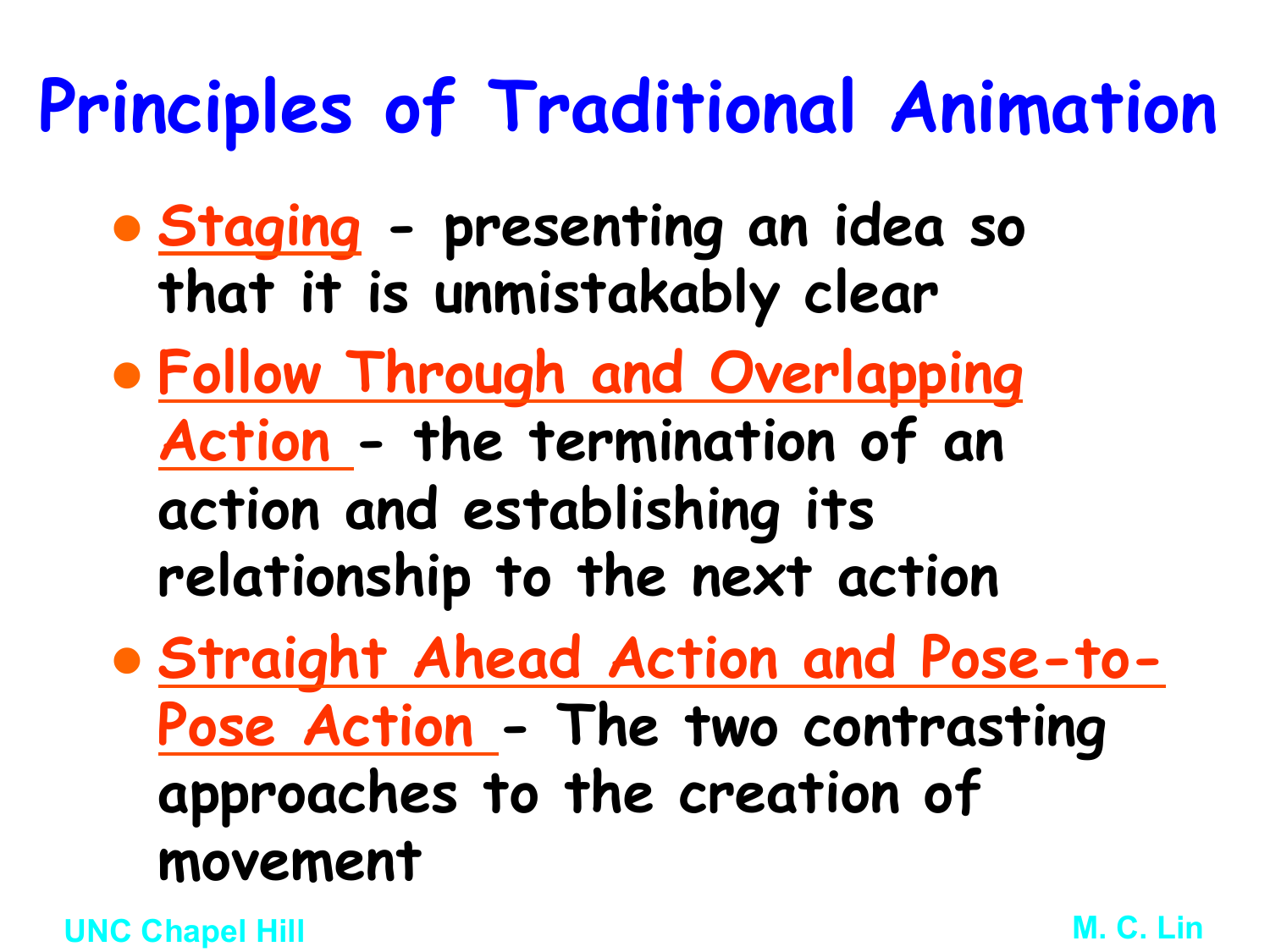- Slow In and Out the spacing of **the in-between frames to achieve subtlety of timing and movement**
- **Arcs** the visual path of action for **natural movement**
- l **Exaggeration Accentuating the essence of an idea via the design and the action**